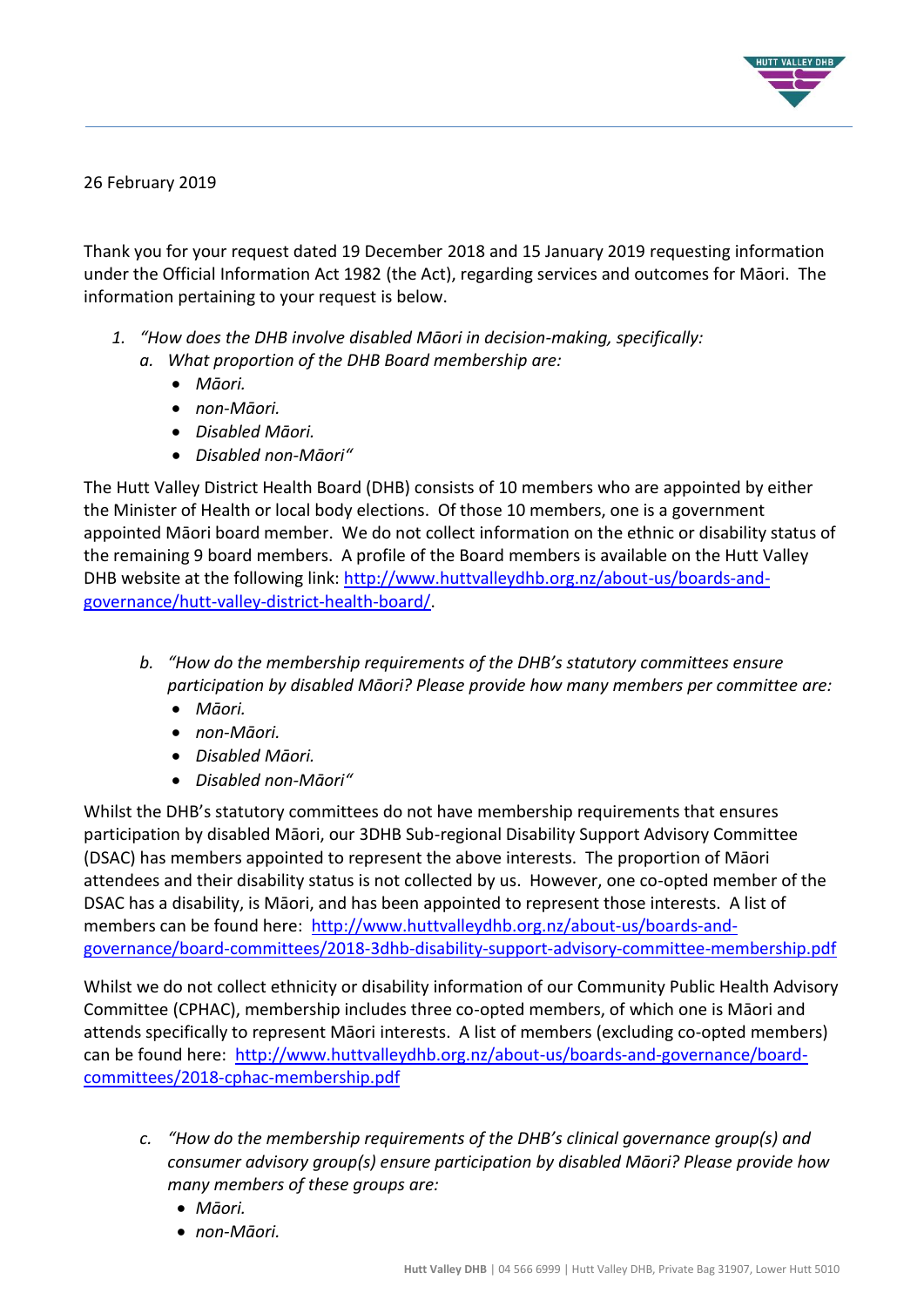- *Disabled Māori.*
- *Disabled non-Māori"*

# Consumer Council

The DHB is in the process of setting up its first Consumer Council. This will comprise of people with diverse experiences, backgrounds and knowledge to give advice to our Board and Leadership Team. The group's aim is to ensure our patients, whānau and communities have a strong voice in planning, designing, and delivering great services across the Hutt Valley. We do not hold the disability or ethnicity status of our Consumer Council members.

# Clinical Council

The Clinical Council provides advice to the Executive Leadership Team (ELT) and Board on issues that span the Hutt Valley Health System in relation to improved quality, safety and experience of care; improved health and equity for all populations; and best value for public health system resources.

We do not hold the disability or ethnicity status of our Clinical Council members and there are no members who have been appointed to specifically represent either Māori or Disability interests.

*d. "How are disabled Māori supported to participate in the DHBs Māori relationship board (or equivalent)?"*

Membership on the Māori Partnership Board is determined by Te Atiawa nui tonu, who are inclusive of their members and encourage full participation from representatives. The Māori Partnership Board maintains an active governance with the DHB and has agreed a Memorandum of Understanding that formalises that relationship.

This relationship assists in reducing health inequalities and improving the health outcomes of Māori people within the Hutt Valley regions.

- *a. "How are disabled Māori supported to participate in the DHB's alliance leadership teams? Please also provide how many members are:*
	- *Māori.*
	- *non-Māori.*
	- *Disabled Māori.*
	- *Disabled non-Māori."*

Two members of our Alliance Leadership Team (Hutt Inc) have been appointed to represent Māori interests. We are unable to provide the ethnicity or disability status of our other Hutt Inc members as this information is not collected by us. Further information on Hutt Inc can be located here: <http://www.huttvalleydhb.org.nz/health-professionals/hutt-inc/>

*2. "What support (e.g. financial or travel assistance) does the DHB provide to disabled Māori to ensure they're able to fully participate in its committees and advisory groups?"*

The DHB has a Recognising Community Participation Policy (attached) that supports participation of all consumers by offering reimbursement of travel expenses and time participation for any committees or working groups they have been invited to join.

*3. "Does the DHB offer the Board, statutory committees, alliance leadership teams and clinical governance groups any training to build their skills and expertise in cultural safety/competence and in disability responsiveness? Please provide evidence of this."*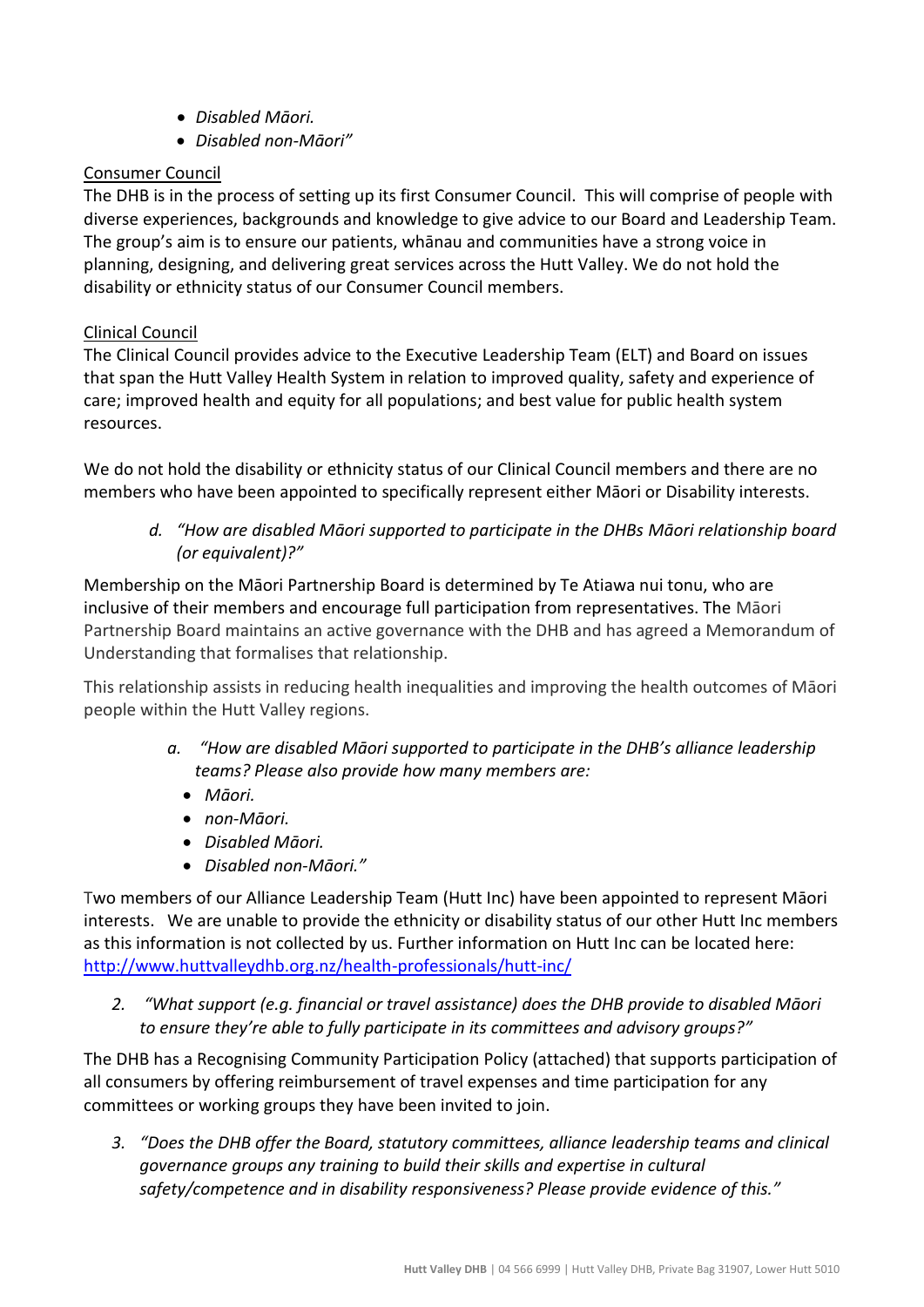All members of the Board, Statutory Committees, Alliance Leadership Team, and Clinical Governance Groups are invited to undertake training that relates to their role. With respect to cultural competence, the DHB paid for the attendance of all Board and Committee members who wished to attend the Tū Kaha Conference 2018.

*4. "What other mechanisms does the DHB use to ensure disabled Māori are involved in DHB strategy, policy, implementation, service design, delivery, and evaluation and monitoring? Please provide any terms of reference or relevant supporting documents."*

Further to the information provided above on the DSAC, their meeting schedules, Agendas and supporting documentation can be found at this link: [http://www.huttvalleydhb.org.nz/about](http://www.huttvalleydhb.org.nz/about-us/boards-and-governance/meeting-times-and-papers/)[us/boards-and-governance/meeting-times-and-papers/.](http://www.huttvalleydhb.org.nz/about-us/boards-and-governance/meeting-times-and-papers/)

The 3DHB Sub-Regional Disability Strategy 2017-2022 is a key document for the inclusion of disabled people and people who identify as Māori. Further information can be found here: [http://www.huttvalleydhb.org.nz/media-and-latest-news/latest-news/2017-06-09-regional](http://www.huttvalleydhb.org.nz/media-and-latest-news/latest-news/2017-06-09-regional-disability-strategy-launched/)[disability-strategy-launched/](http://www.huttvalleydhb.org.nz/media-and-latest-news/latest-news/2017-06-09-regional-disability-strategy-launched/)

We do ensure that Māori are part of our commissioning processes end to end and this process is outlined in our Guidelines for Service Commissioning in Strategy, Planning & Outcomes' Policy (attached).

- *5. "What strategies and policies are in place specifically to give effect to the DHB's obligations to disabled Māori under the following:*
	- *NZ Public Health and Disability Act 2000.*
	- *NZ Health Strategy 2016.*
	- *NZ Disability Strategy 2016-2026.*
	- *He Korowai Oranga 2014.*
	- *Whaia Te Ao Mārama 2012-17 and 2018-22"*

Please refer to the:

- 3DHB Sub-Regional Disability Strategy: [http://www.huttvalleydhb.org.nz/media-and-latest](http://www.huttvalleydhb.org.nz/media-and-latest-news/latest-news/2017-06-09-regional-disability-strategy-launched/)[news/latest-news/2017-06-09-regional-disability-strategy-launched/](http://www.huttvalleydhb.org.nz/media-and-latest-news/latest-news/2017-06-09-regional-disability-strategy-launched/)
- Annual Plan: [http://www.huttvalleydhb.org.nz/about-us/reports-and-publications/annual](http://www.huttvalleydhb.org.nz/about-us/reports-and-publications/annual-plan/)[plan/](http://www.huttvalleydhb.org.nz/about-us/reports-and-publications/annual-plan/)
- Annual Report: [http://www.huttvalleydhb.org.nz/about-us/reports-and](http://www.huttvalleydhb.org.nz/about-us/reports-and-publications/annual-report/)[publications/annual-report/](http://www.huttvalleydhb.org.nz/about-us/reports-and-publications/annual-report/)
- Wellbeing Plan: [http://www.huttvalleydhb.org.nz/about-us/reports-and-publications/our](http://www.huttvalleydhb.org.nz/about-us/reports-and-publications/our-wellbeing-plan/)[wellbeing-plan/](http://www.huttvalleydhb.org.nz/about-us/reports-and-publications/our-wellbeing-plan/)
- Māori Health Action Plan 2016-2017: [http://www.huttvalleydhb.org.nz/about-us/reports](http://www.huttvalleydhb.org.nz/about-us/reports-and-publications/maori-health-action-plan-2016-2017/)and-publications/Māori[-health-action-plan-2016-2017/](http://www.huttvalleydhb.org.nz/about-us/reports-and-publications/maori-health-action-plan-2016-2017/)
- Our Vision for Change[: http://www.huttvalleydhb.org.nz/about-us/vision-mission](http://www.huttvalleydhb.org.nz/about-us/vision-mission-values/our-vision-for-change-2017-2027/)[values/our-vision-for-change-2017-2027/](http://www.huttvalleydhb.org.nz/about-us/vision-mission-values/our-vision-for-change-2017-2027/)
- Clinical Services Plan (currently in draft): [http://www.huttvalleydhb.org.nz/media-and](http://www.huttvalleydhb.org.nz/media-and-latest-news/latest-news/2018-09-12-clinical-services-plan-your-chance-to-comment/)[latest-news/latest-news/2018-09-12-clinical-services-plan-your-chance-to-comment/](http://www.huttvalleydhb.org.nz/media-and-latest-news/latest-news/2018-09-12-clinical-services-plan-your-chance-to-comment/)
- Māori Health Strategy (Draft): (attached)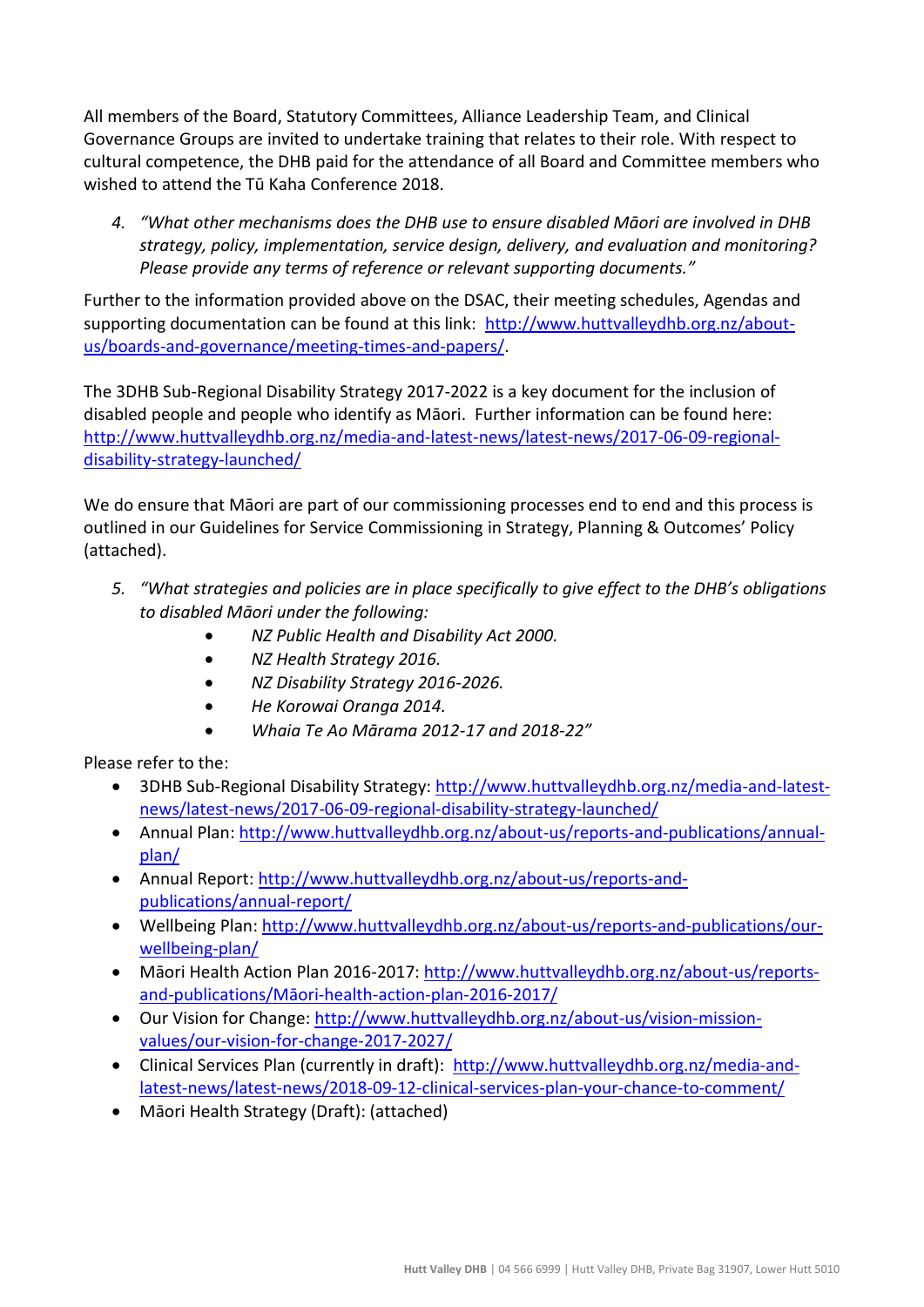*6. "How are the requirements for compliance with the Ministry of Health Operational Policy Framework 2018/19 met with respect to disabled Māori (especially with regard to Sections 3.9 to 3.13)?"*

Please refer to the 3DHB Sub-Regional Disability Strategy: [http://www.huttvalleydhb.org.nz/media](http://www.huttvalleydhb.org.nz/media-and-latest-news/latest-news/2017-06-09-regional-disability-strategy-launched/)[and-latest-news/latest-news/2017-06-09-regional-disability-strategy-launched/](http://www.huttvalleydhb.org.nz/media-and-latest-news/latest-news/2017-06-09-regional-disability-strategy-launched/)

- *7. "What strategies and policies are in place to ensure compliance with the following requirements?*
	- *Accessibility of DHB buildings and facilities under NZS4121:2001.*
	- *Accurate ethnicity data recording and reporting under the Ministry of Health HISO 10001:2017 Ethnicity Data Protocols.*
	- *Accessibility of public consultation for disabled Māori (for example, Ministry of Health Guide to Community Engagement with People with Disabilities 2017).*
	- *Implementation of NZ Web accessibility standard 1.0.*
	- *Implementation of NZ Web usability standard 1.2.*
	- *Compliance with the Code of Health and Disability Services Consumers' Rights, particularly, Right 4 and Right 5"*

Compliance with the Code of Health and Disability Services Consumer Rights is monitored through the Ministry of Health Hospital Certification processes. These Consumer Rights are covered extensively in the Health & Disability Sector Standards (Standard 1.1 Consumer Rights) and we have a responsibility to meet these standards.

In practice, the DHB is audited by a designated auditing authority on a three yearly cycle with surveillance audits in between. The certification auditing process assesses our attainment of the standards and identifies areas for improvement. Corrective actions are agreed and these inform our continuous improvement and patient safety processes.

In addition to this, at regular intervals between audits, the Quality Improvement & Patient Safety Directorate are in contact with the designated auditing authority to provide additional selfassessments and updates on corrective actions with supporting evidence.

Oversight over maintaining and implementing certification audit recommendations is provided by the Quality Improvement and Patient Safety Directorate, with support from all professional groups and the quality teams within the directorates. Strategic planning and governance of certification processes are managed through the hospital's clinical governance structures and are reported on regularly to the Executive Leadership Team and the Board.

#### Policies

The DHB has the following operational requirements to give effect to NZS 4121:2001 in relation to accessibility:

All Hutt Valley DHB buildings that are required to meet NZS 4121:2001 (the Standard) are meeting it. Reinforcing that, any maintenance or replacement project of buildings or part of buildings (even those not needing building consents) that pre-date the Standard are carried out to meet it.

The Compliance Technician role in the DHB's Facilities Management Team ensures that all buildings achieve compliance with Local Authority Building and Planning regulations that include NZS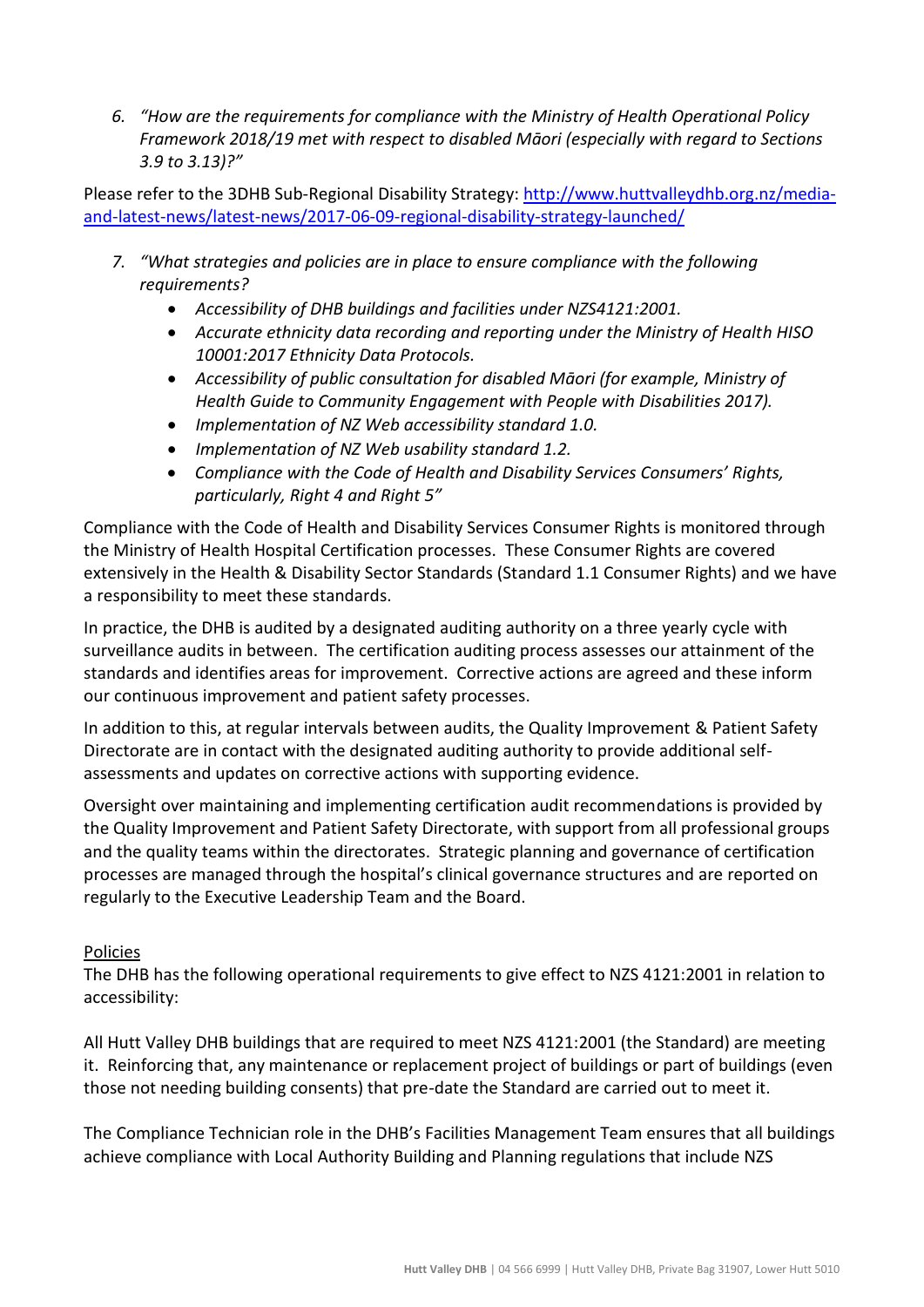4121:2001. This is confirmed through the building warrant of fitness approval process, which is completed annually.

Ethnicity data is collected in line with the Ministry of Health requirements and our Patient Administration System has a process for recording this.

In response to the points relating to the implementation of NZ Web accessibility standard 1.0, and the usability standard 1.2, as a provider of health services, which includes many people who identify as disabled, the web standards are an important consideration for us.

As a Crown entity we are invited but not required to meet the web standards for usability and accessibility.

The standards were adopted and incorporated when our corporate website was redeveloped in 2017 and when a website was launched for the Mental Health, Addiction and Intellectual Disability Services in 2018.

Aside from social media and job advertising sites, these are the only official external digital channels. The web standards have also been a consideration for the currently-underway intranet redevelopment project.

The 2018 DHB Digital Publishing Policy references the web standards as part of the publishing goals. It does not discuss adherence in the policy as this is more of a strategic goal for the Communications Team in ensuring that we adhere to the standards where practical.

- *8. "How much did the DHB spend per year for the past five financial years on health services, specifically for:*
	- *Māori.*
	- *non-Māori.*
	- *Disabled Māori.*
	- *Disabled non-Māori"*

The DHB does not break down its spending on whether it is for Māori, non-Māori, Disabled Māori, or non-Māori. The DHB has locally funded contracts with Māori community providers over the past five years as per the table below. This table excludes those contracts for our Hutt population with Māori health providers that are funded on a sub-regional or regional basis. The expenditure for those will be sitting as Inter District Flows and should be showing up in the expenditures of those DHBs (mainly Capital & Coast District Health Board, where most of the regional mental health contracts are managed).

|                                  | 2013/2014   | 2014/2015    | 2015/2016   | 2016/2017   | 2017/2018   |
|----------------------------------|-------------|--------------|-------------|-------------|-------------|
| Kokiri Marae Keriana Olsen Trust | \$604,627   | 601,214<br>S | \$601,213   | \$586,760   | \$633,711   |
| Naku Enei Tamariki Incorporated  | \$461,310   | 458,075<br>S | \$463,075   | \$444,333   | \$444,133   |
| Te Paepae Arahi Trust            | \$448,909   | \$491,955    | \$491,955   | \$491,958   | \$496,874   |
| Te Runanganui O Te Atiawa        | \$1,162,714 | \$1,291,916  | \$1,509,234 | \$1,434,831 | \$1,396,837 |
| Tu Kotahi Māori Asthma Trust     | 123,563     | 123,563<br>S | 123,563     | \$123,563   | \$151,574   |
| <b>Total</b>                     | \$2,801,123 | \$2,966,723  | \$3,189,040 | \$3,081,445 | \$3,123,128 |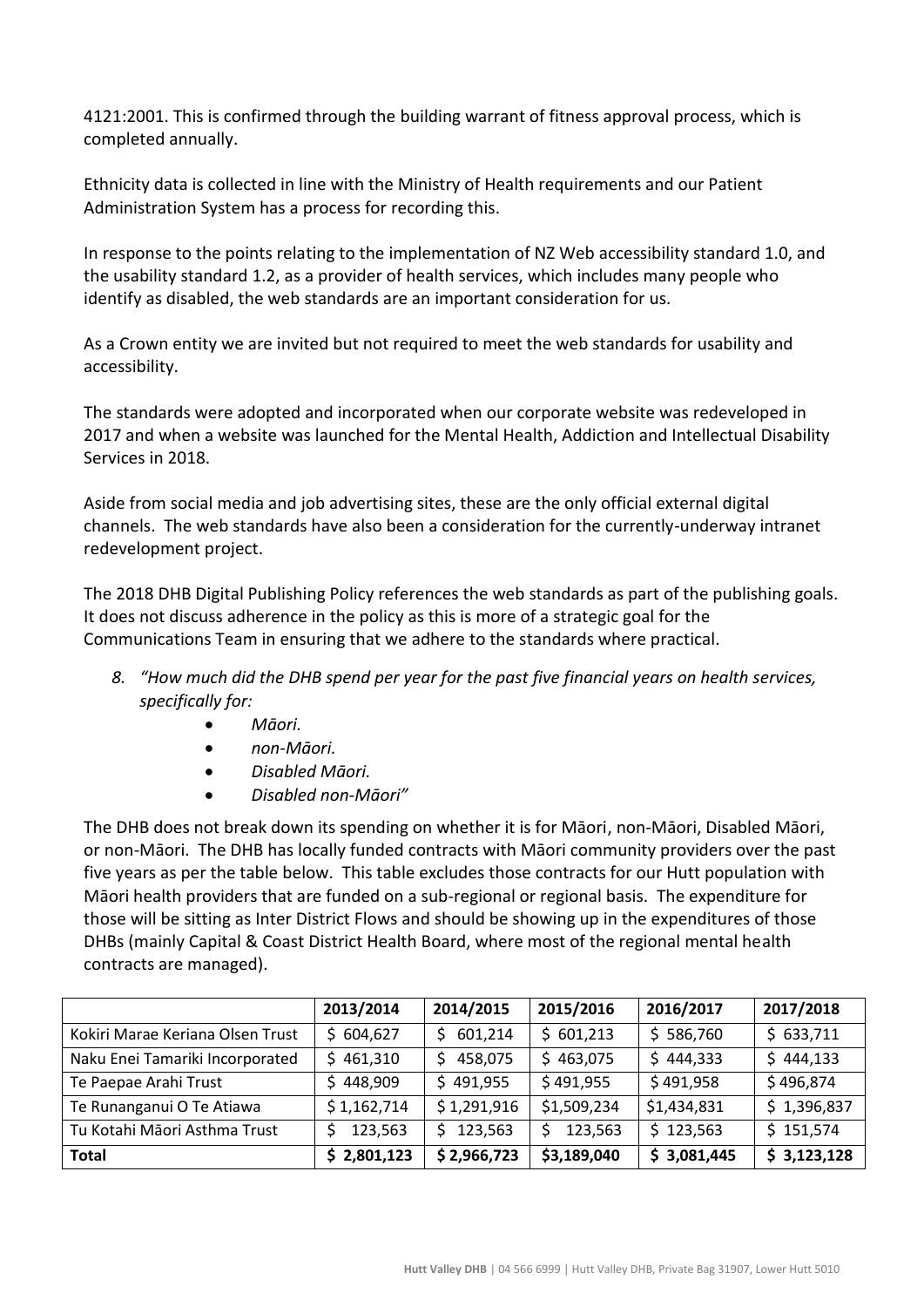*9. "What proportion of the funding for disabled Māori was used to fund services (all and disability-specific services) by Māori owned, Māori governed health providers?"*

The DHB does not break down its spending for Disabled Māori.

10. *"What accountability mechanisms does the DHB use to ensure that all of the services that the DHB contracts are appropriate and effective for disabled Māori?"*

The DHB has no specific requirements that services are appropriate and effective for disabled Māori. The DHB does have requirements that providers are compliant with Health and Safety requirements, their services are accessible, and that they are responsive to Māori. This is usually via the development of a Māori Health Plan, if the contract is of significant value.

*11. "Please provide evidence and examples of how contracts require equity for disabled Māori in workforce, and in outcomes?"*

The DHB does not have such requirements within their contracts.

*12.* "*How does the DHB ensure disabled Māori are able to access Māori-centred health and disability services?"*

This information is contained within the 3DHB Sub-Regional Disability Strategy: [http://www.huttvalleydhb.org.nz/media-and-latest-news/latest-news/2017-06-09-regional](http://www.huttvalleydhb.org.nz/media-and-latest-news/latest-news/2017-06-09-regional-disability-strategy-launched/)[disability-strategy-launched/](http://www.huttvalleydhb.org.nz/media-and-latest-news/latest-news/2017-06-09-regional-disability-strategy-launched/)

*13. "How many complaints or letters of feedback have been received in the last five years from disabled Māori or regarding services applicable to disabled Māori? What were the issues raised and how did the DHB work to resolve them? Please provide evidence."*

The DHB's complaints system does not allow for extraction of data pertaining to ethnicity of the person providing the complaint/feedback or whether they suffer from a disability. Therefore, we do not systematically collect information in these areas.

- *14. "Please provide the number of DHB employees, by category of profession, who are:*
	- *Māori.*
	- *Non-Māori.*
	- *Disabled Māori.*
	- *Disabled non-Māori"*

|                      | Māori      |            | Māori<br><b>Total</b> | Non-<br>Māori |            | Non-<br>Māori<br><b>Total</b> | <b>Total</b> |
|----------------------|------------|------------|-----------------------|---------------|------------|-------------------------------|--------------|
| Occupational         | No         | Disability |                       | No            | Disability |                               |              |
| Group                | Disability |            |                       | Disability    |            |                               |              |
| Medical              | 2          |            | $\overline{2}$        | 165           | 3          | 168                           | 170          |
| Medical-RMO          | 4          |            | 4                     | 212           |            | 212                           | 216          |
| <b>Nursing</b>       | 66         | 2          | 68                    | 1000          | 37         | 1037                          | 1105         |
| <b>Allied Health</b> | 27         |            | 27                    | 473           | 20         | 493                           | 520          |
| Management           | 4          |            | 4                     | 66            | 4          | 70                            | 74           |
| Administration       | 35         | 2          | 37                    | 273           | 13         | 286                           | 323          |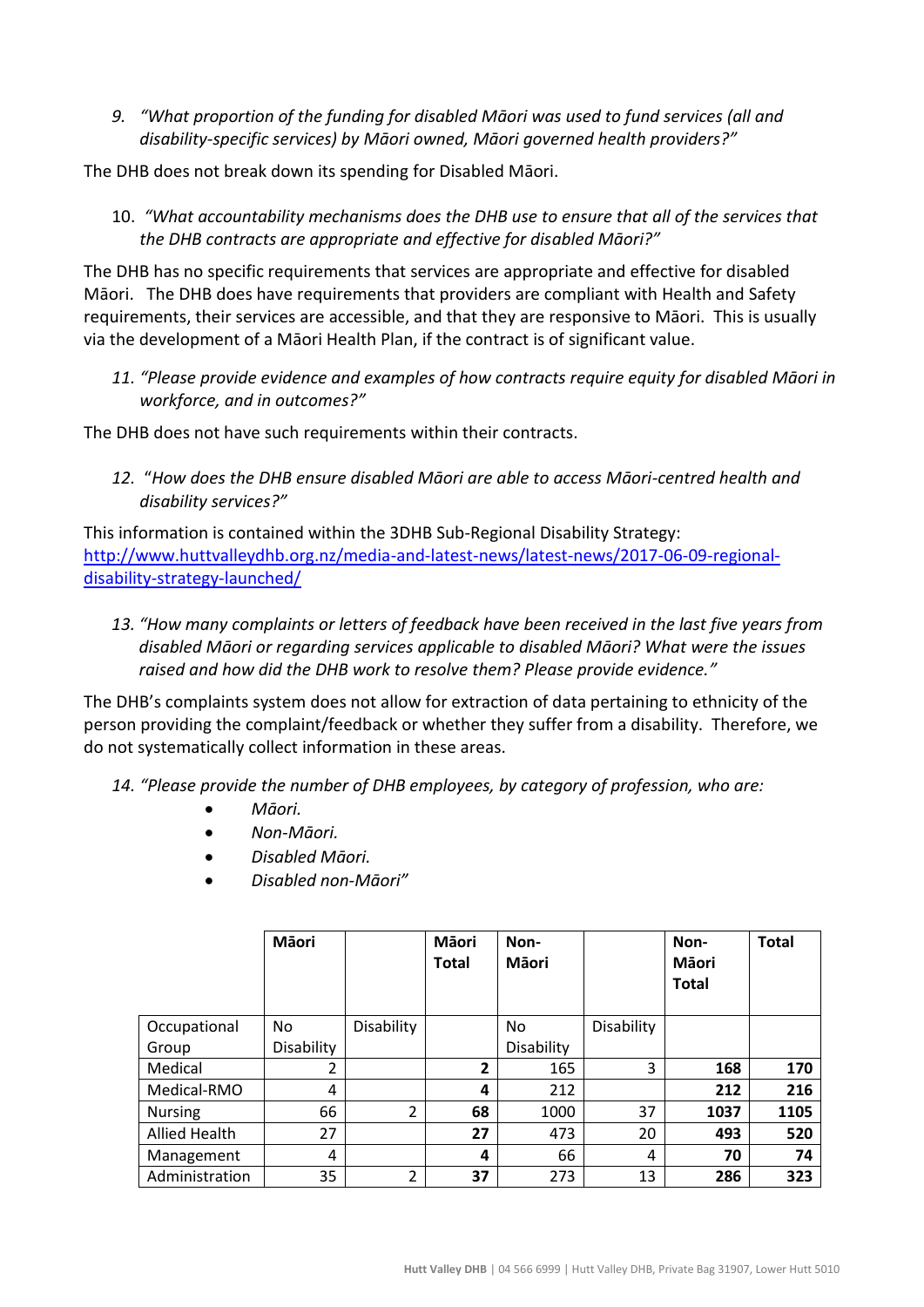| $\overline{\phantom{0}}$<br>Support | $\sim$<br>ے ے | - | <b></b><br>'' | QΟ<br>໐ະ | -- - | 100  | 124          |
|-------------------------------------|---------------|---|---------------|----------|------|------|--------------|
| Total                               | 160           |   | 166           | 2278     | 88   | 2366 | つにつつ<br>253Z |

Note: disability and ethnicity data is self-reported and is only as accurate as the information provided. Disabilities range from physical, neurological, mobility, seeing, speaking and hearing*.*

15. *"What does the DHB do to build capacity and capability for disabled Māori to work in the health and disability sector?"*

There are no specific workforce programmes under way regarding disabled Māori.

*16. "How much did the DHB spend per year, for the past five financial years, on services (including consultancy) provided by disabled Māori?"*

The DHB does not collect this specific information and nor is it broken down into funding allocations of providers by their ethnic or disability status.

*17. "What was the DHB total spend per year, for the past five financial years on services (including consultancy)?"*

| Total external provider |               |                                                                |                             |
|-------------------------|---------------|----------------------------------------------------------------|-----------------------------|
| expenditure             |               | $$156,385,000$   \$156,942,543   \$171,077,383   \$280,688,644 | $\frac{1}{2}$ \$295,422,165 |
|                         |               |                                                                |                             |
| Total DHB expenditure   | \$432,110,000 | $$486,516,699$ $$511,988,133$ $$530,345,454$ $$557,336,244$    |                             |

*18. "What training does the DHB offer staff to build their skills and expertise to provide appropriate services to disabled Māori, for example, cultural safety / competence training and disability responsiveness training? Please provide evidence."*

Mandatory Online E-Learning:

- Treaty of Waitangi / Te Tiriti o Waitangi
- Disability Responsiveness
- Handling Patient and Object All Nurses, Allied Health, HCA's and Orderlies

A Disability Educator has been employed to:

- Implement Disability responsiveness education and training
- Promote subregional consistency for education programmes and resources
- Implement learning modalities and methods to deliver high quality education, training and roll out new initiatives
- Contribute to national work on integrating disability responsiveness into the health workforce.
- New staff orientation:
- Includes a Welcome Powhiri and presentation from the Māori Health Unit (attached).
- Staff Training
- The DHB is in the process of developing cultural safety training and a suite of tools that will support the ability to be more responsive.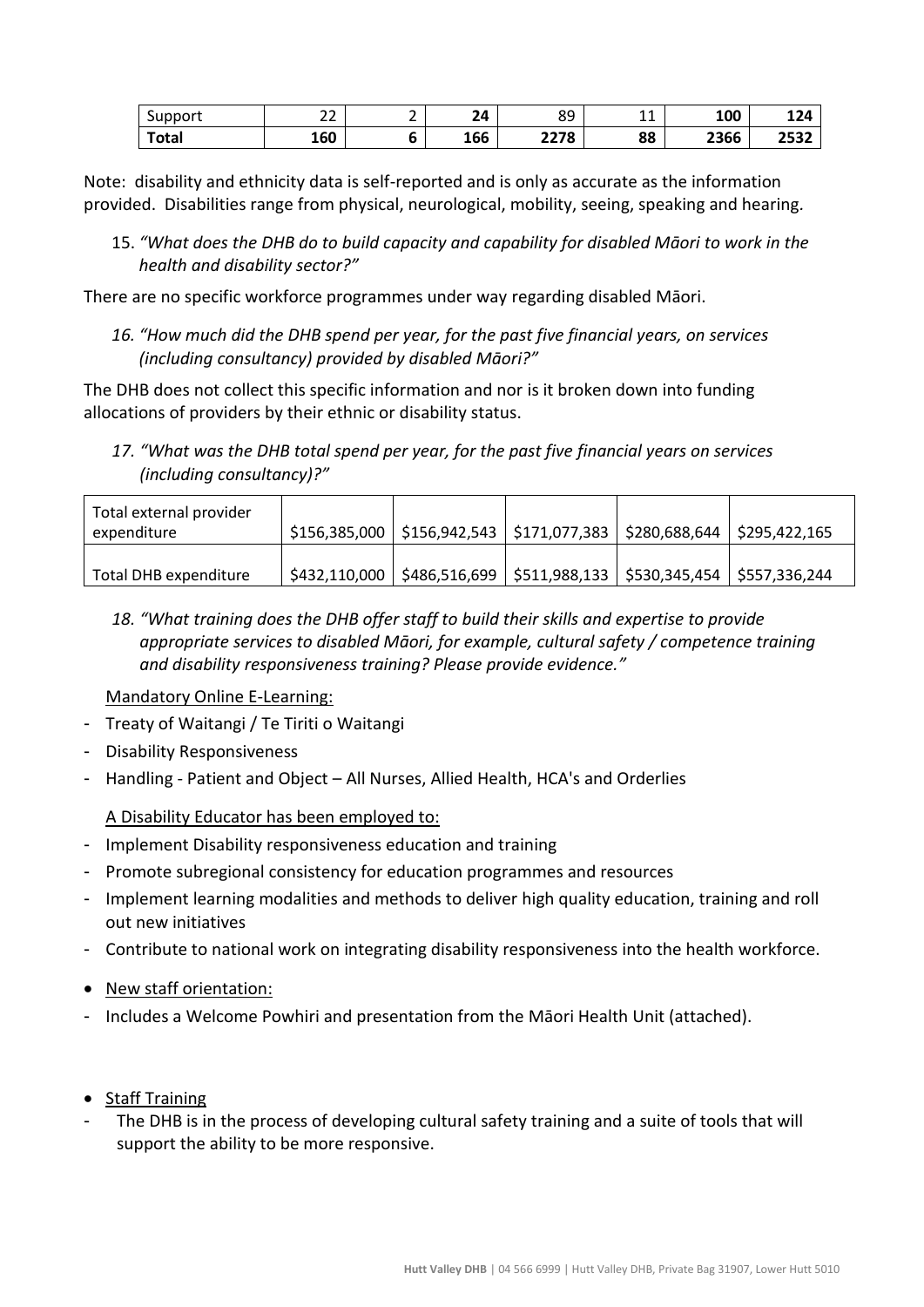# *19. "What proportion of the DHB's total training budget was spent on training and development for this purpose, for each of the past five years?"*

The DHB does not maintain a centralised training budget and cannot breakdown training expenses to this level of detail.

### *20. "What proportion of staff (by profession) have undergone*

- *1) cultural safety / competence training*
- *2) disability responsiveness training*
- *3) both cultural safety / competence disability responsiveness training?"*

| Occupational       | <b>Total Head</b> | <b>Cultural</b> |                            |             |
|--------------------|-------------------|-----------------|----------------------------|-------------|
| Group              | Count             | <b>Training</b> | <b>Disability Training</b> | <b>Both</b> |
| <b>ADMIN</b>       | 323               | 44.27%          | 23.22%                     | 22.60%      |
| <b>ALLIED HLTH</b> | 520               | 68.65%          | 50.77%                     | 47.69%      |
| MANAGEMENT         | 74                | 35.14%          | 18.92%                     | 17.57%      |
| <b>MEDICAL</b>     | 170               | 12.94%          | 12.35%                     | 10.00%      |
| <b>NURSING</b>     | 1105              | 70.50%          | 62.17%                     | 59.10%      |
| <b>SUPPORT</b>     | 124               | 0.81%           | 0.00%                      | 0.00%       |
| <b>Grand Total</b> | 2316              | 57.34%          | 45.85%                     | 43.35%      |

NOTE: Medical includes: Dentists, Doctors, Psychiatrists etc. but excludes Resident Medical Officers (RMOs). RMOs are employed under a rotational 3DHB contract and responsibility for their training is shared across the 3DHBs, overseen by the CMOs and Supervisors of pre-vocational training. At any time the DHB may have trained staff that have rotated to another DHB or have staff that have rotated to us from another DHB, which will alter the data accordingly.

- *21. "How do DHB policies align with the UNCRPD, particularly with regard to the following articles? Please provide evidence:*
	- *Article 12 - Equal recognition before the law Article 17 - Protecting the integrity of the person Article 19 - Living independently and being included in the community Article 20 - Personal mobility Article 21. - Freedom of expression and opinion, and access to information Article 22. - Respect for privacy Article 25. - Health Article 26. - Habilitation and rehabilitation Article 30. - Participation in cultural life, recreation, leisure and sport Article 31 - Statistics and data collection"*

#### State Sector Standards of Integrity and Conduct

The DHBs and those working for them are required to act with a spirit of service to the community and meet high standards of integrity and conduct as set out in the State Sector Standards of Integrity and Conduct (a code of conduct issued by the State Services Commissioner under the State Sector Act 1988). The code of conduct issued by the State Services Commissioner requires DHBs and employees to abide by the above standards.

Further, the 3DHBs (Capital & Coast, Hutt Valley and Wairarapa) have developed an implementation plan in response to the New Zealand Disability Strategy United Nations Convention on the Rights of Persons with Disabilities.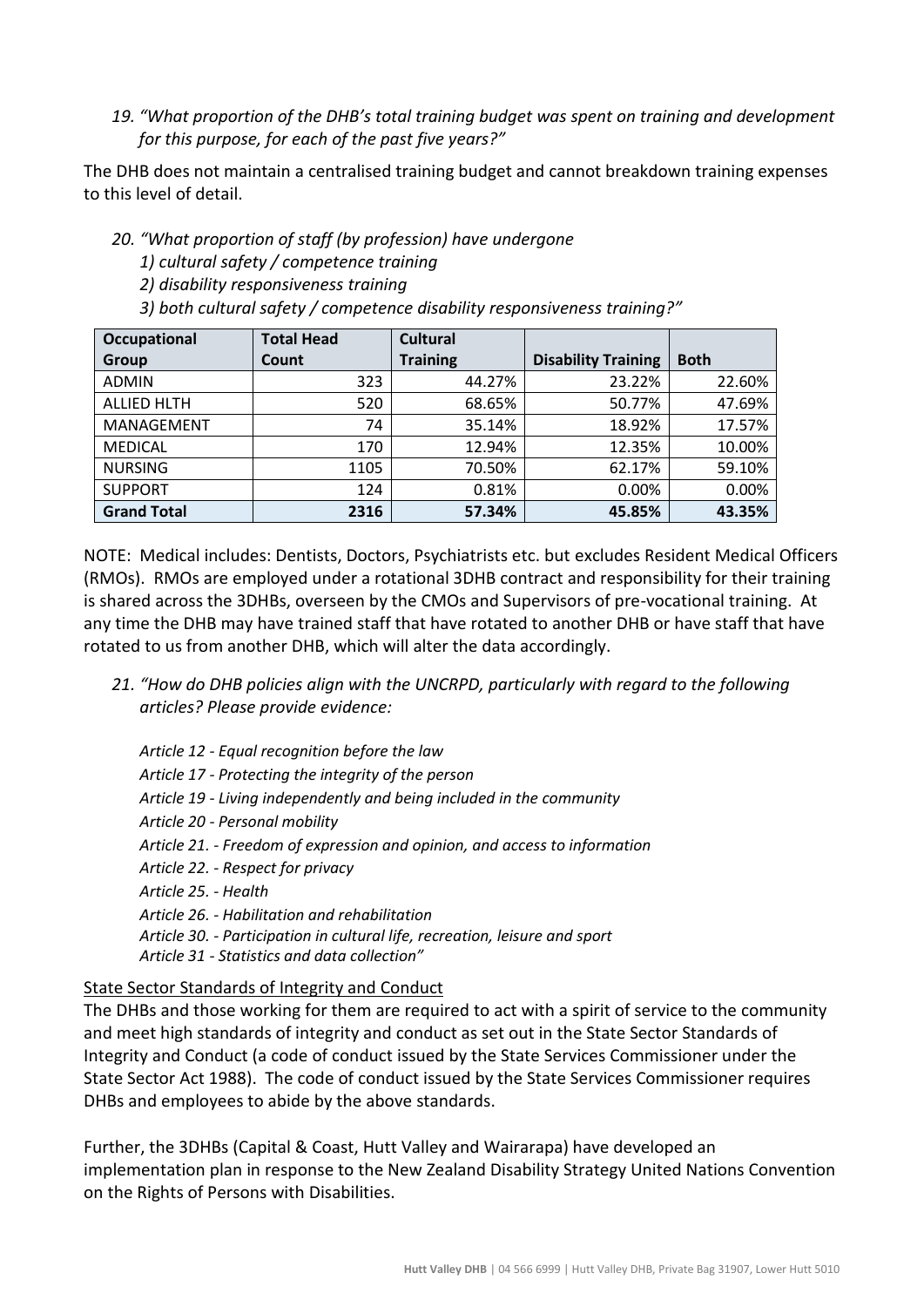The disability responsiveness team works to a 5-year implementation plan.

The plan focuses on four strategic areas:

- leadership
- health
- inclusion and support
- access

A copy of the 3DHB Implementation Plan 2013-2018 is available on the CCDHB website at the following link: [www.ccdhb.org.nz/news-publications/publications-and-consultation](http://www.ccdhb.org.nz/news-publications/publications-and-consultation-documents/disability-strategy-implementation-plan-2013-2018.pdf)[documents/disability-strategy-implementation-plan-2013-2018.pdf](http://www.ccdhb.org.nz/news-publications/publications-and-consultation-documents/disability-strategy-implementation-plan-2013-2018.pdf)

*22. "How do DHB policies align with the United Nations Declaration on the Rights of Indigenous Peoples. Please provide evidence."*

The DHB is a government entity that adheres and upholds the statutes of New Zealand that are in place to protect the rights of individuals.

The DHB actively upholds the rights of individuals, we do not discriminate on the grounds of sex, religious belief, ethical belief, colour, race, ethnic or national origin, disability, age, political opinion, employment status, marital status, family status, and sexual orientation in matters of access to public places, vehicles, and facilities, provision of goods and services, education, employment, and accommodation.

We uphold the New Zealand Bill of Rights Act 1990 which sets out to affirm, protect and promote human rights and fundamental freedoms in New Zealand and to affirm New Zealand's commitment to the International Covenant of Civil and Political Rights.

The DHB is committed to the rights of all people of New Zealand and uphold the intent and purpose of the Treaty of Waitangi.

Māori as the indigenous peoples of Aotearoa have unique rights under Te Tiriti o Waitangi (The Treaty of Waitangi). The DHB values the Treaty and the principles of; PARTNERSHIP: working together with iwi, hapu, whanau and Māori communities to develop strategies for Māori health gain PARTICIPATION: involving Māori at all levels of the sector, in decision making, planning, development and delivery of health services PROTECTION: working to ensure Māori have at least the same level of health as non-Māori, and safeguarding Māori cultural concepts, values and practices. For further information, please attachments on Whanau Family Participation Policy, Framework for involving Whānau/Families, and Guidelines for the Care of Māori Patients.

- *23. "How does the DHB identify and collect information on disabled Māori and their needs (including for DHB staff)?"*
	- With regard to Māori patients, we record disability alerts for each Patient on the Hospital Patient Management System and Concerto.
	- We record referrals to Older Persons Needs Assessment Service Coordination (NASC) and people seen by Assessment, Treatment & Rehabilitation inpatient and outpatient services.
	- The Older Persons NASC service record any assessments and services allocated to Māori with disabilities.
	- During the DHB's recruitment process, successful candidates are asked to disclose if they have a disability and whether they have specific needs to meet the requirements of the role. The providing of this information is voluntary.